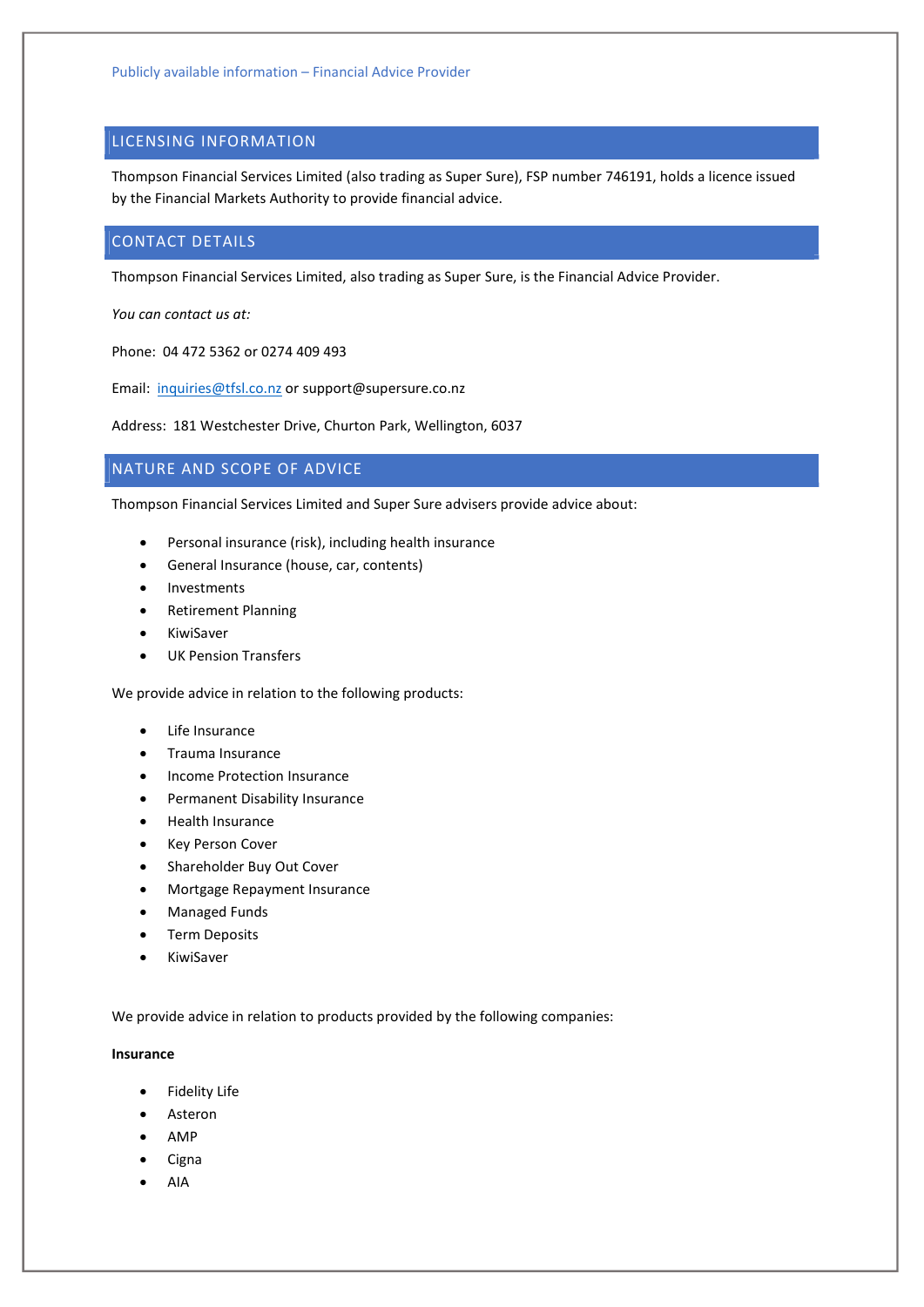Publicly available information – Financial Advice Provider

- Aon
- Tower
- Vero
- Southern Cross
- Partners Life
- Accuro
- $\bullet$  NIB
- Foundation Life
- Sovereign

### Investments

- **•** Fisher Funds
- Select Wealth
- BT Funds
- Booster
- ANZ Investments
- $\bullet$  FNZ

## FEES AND EXPENSES

### UK Pension Transfer fee:

Our fee for facilitating the transfer is the greater of:

\$500 including GST or 1% of the NZ dollar value of the funds transferred.

Our fee is deducted from the transfer value(s) prior to being applied to your New Zealand scheme.

## Fees for Individually Managed Account clients (wrap clients):

| Type of fee                   | Fee payable                                |
|-------------------------------|--------------------------------------------|
| Adviser annual monitoring fee | Up to 0.65%p.a + gst on Funds under Advice |
| Additional work required      | Hourly rate of up to $$150 + gst$          |
| Plan Fee                      | Up to $$500 + gst$                         |

All fees will be deducted from your Cash Transaction Account on a monthly basis.

### Investment Portfolio Reporting Fee:

For quarterly investment portfolio reporting: \$130.00 including GST per quarter

## CONFLICTS OF INTEREST

Thompson Financial Services Limited (also trading as Super Sure) has an agreement for services with Ignite (a service company that does not provide financial advice). IGNITE has a preferred investment provider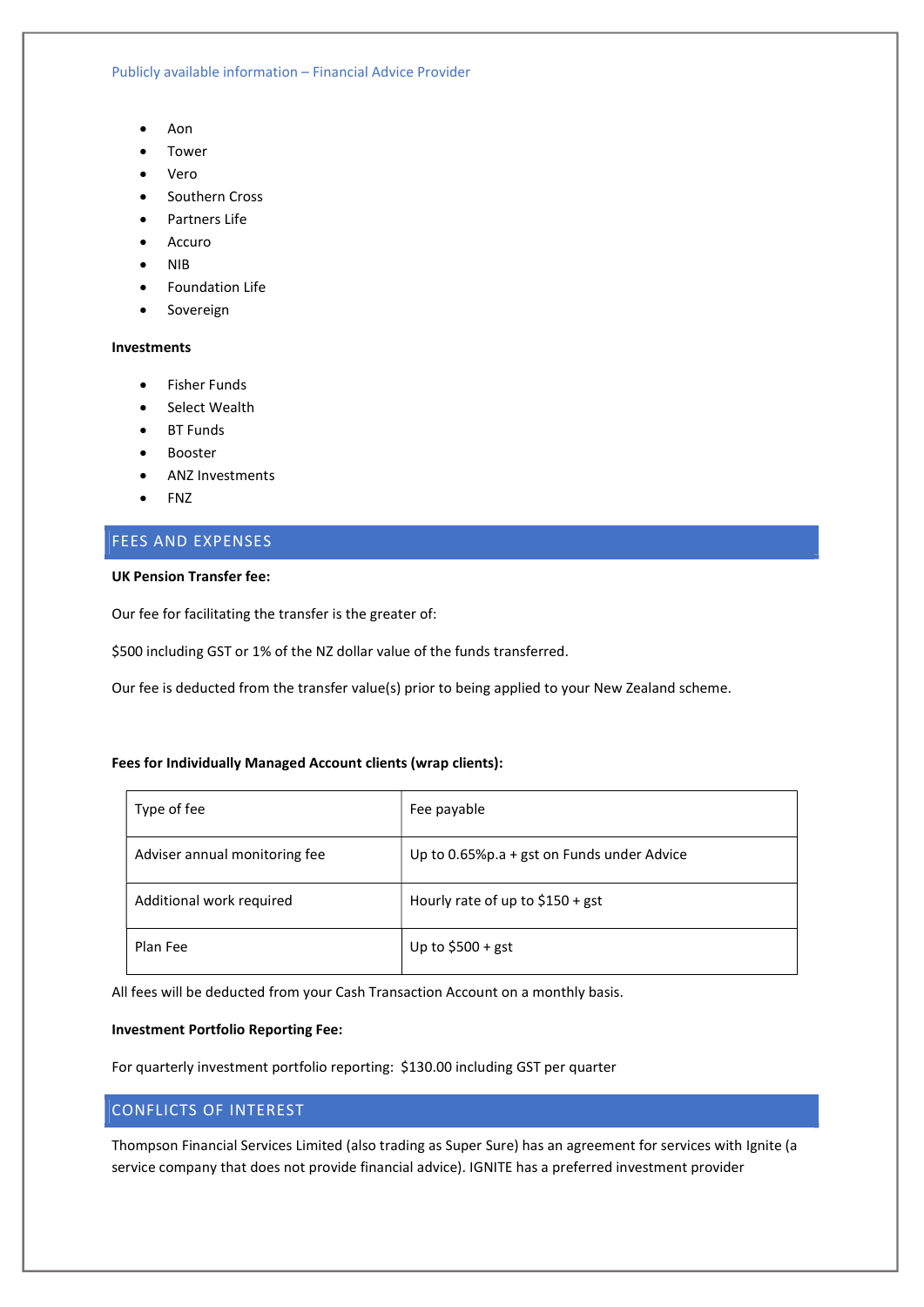agreement with Fisher Funds Management Limited (Fisher Funds) relating to investments placed with Fisher Funds by IGNITE member clients, and a dealership agreement with nib nz Limited (nib) relating to insurance cover provided by nib for IGNITE member clients.

Under those agreements, IGNITE receives a fee equal to a small percentage of the investments placed with Fisher Funds and premiums paid to nib. No portion of any such fee is paid to Thompson Financial Services Limited (or Super Sure) or its advisers, and we aren't under any obligation to place any particular level of business with either Fisher Funds or nib, but Thompson Financial Services Limited indirectly benefits from those fees through the IGNITE member services they help fund.

We manage the resulting conflict of interest by ensuring our advisers only recommend Fisher Funds investment products or nib insurance products where the adviser is satisfied that those products provide the best outcome for our clients, when compared with any other product we are able to recommend, having regard to the nature and scope of the service agreed with the client.

For life insurance and health insurance, Thompson Financial Services Limited (and Super Sure) and the financial adviser receive commissions from the insurance companies whose policies we can recommend. If you decide to take out insurance that we recommend, the insurer will pay a commission to Thompson Financial Services Limited (also trading as Super Sure). The amount of the commission is based on the amount of premium associated with your cover; specific commissions will be advised to you when advice is provided.

From time to time, product providers may also reward us for the overall business we provide to them. They may give us tickets to sports events, hampers, or other incentives.

To ensure that our financial advisers prioritise the client's interests above their own and to manage the potential conflicts of interest as disclosed above, all Thompson Financial Services Limited (and Super Sure) advisers follow an advice process that ensures personalised recommendations are made on the basis of the client's goals and circumstances, as advised by the client. Thompson Financial Services Limited (and Super Sure) financial advisers complete regular training, including how to manage conflicts of interest. Each adviser has a regular compliance review of their advice process and our compliance programme is reviewed annually by our external compliance adviser.

## DISPUTES AND COMPLAINTS

If you are not satisfied with our financial advice service you can make a complaint by emailing inquiries@tfsl.co.nz or by calling 04 472 5362. You can also write to us at: 181 Westchester Drive, Churton Park, Wellington 6037. When we receive a complaint, we will consider it using our internal complaints process:

• We will consider your complaint and let you know how we intend to resolve it. We may need to contact you to get further information about your complaint.

• We aim to resolve complaints within 10 working days of receiving them. If we can't, we will contact you within that time to let you know we need more time to consider your complaint.

• We will contact you by phone or email to let you know whether we can resolve your complaint and how we propose to do so.

 If we can't resolve your complaint, or you aren't satisfied with the way we propose to do so, you can contact the Insurance and Financial Services Ombudsman. The Insurance and Financial Services Ombudsman provides